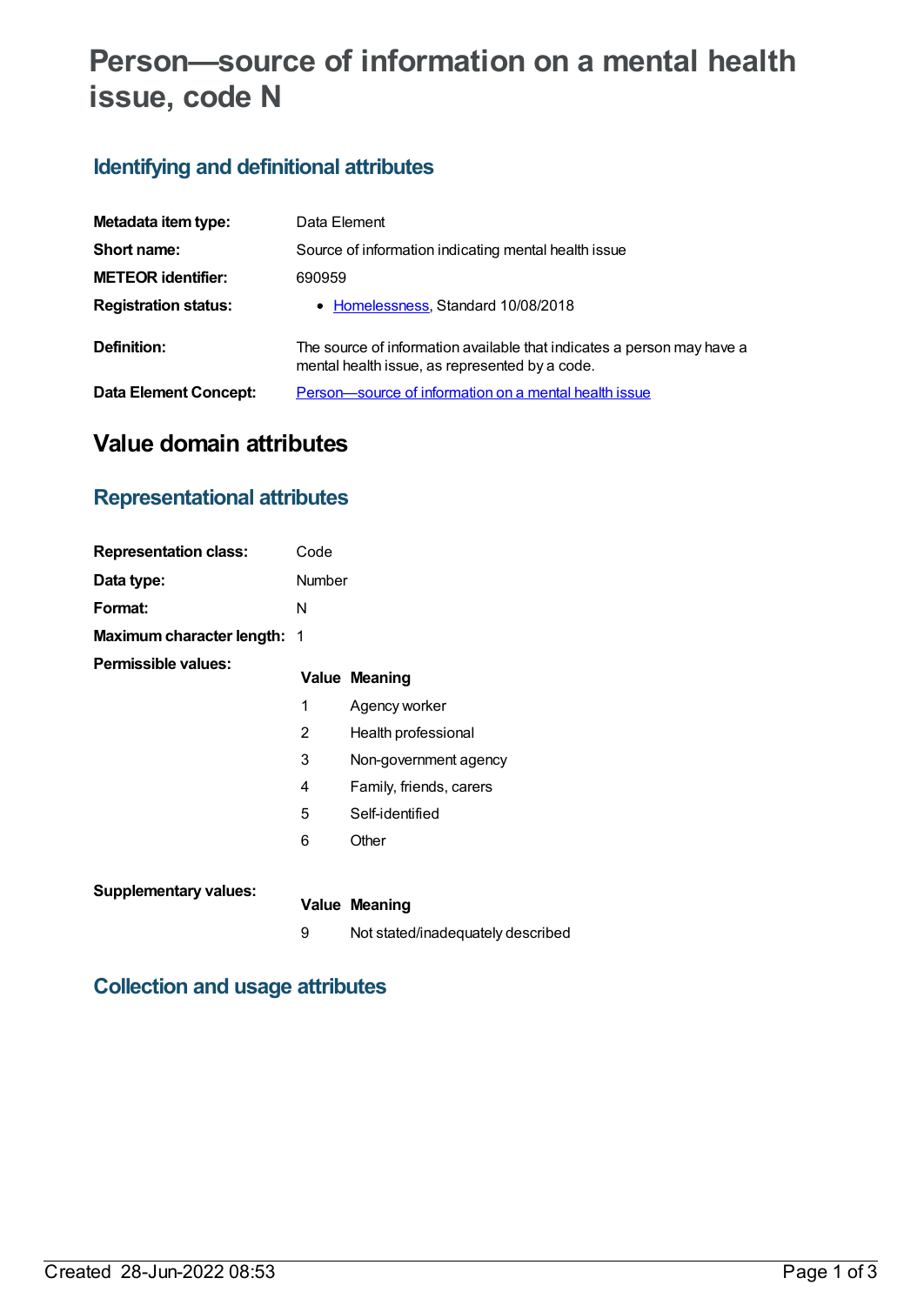**Guide for use:** CODE 1 Agency worker

The person appears to the agency worker to have an undiagnosed mental health condition.

CODE 2 Health professional

The person has been diagnosed with a mental health condition by a doctor, nurse or other health professional.

CODE 3 Non-government agency

A non-government agency offering disability support programs, or a local community support program, whose target population includes those with a mental illness.

CODE 4 Family, friends, carers

Family, carers, or friends who know the applicant well, and are concerned that the person may have an undiagnosed mental illness.

CODE 5 Self-identified

The person reports that they have a mental illness but does not have contact with specialised mental health service or other relevant service providers at this point in time.

CODE 6 Other

There is information to indicate the person has a mental health condition but the source of information is not included in the list above.

#### **Data element attributes**

#### **Collection and usage attributes**

| <b>Collection methods:</b>   | The permissible values for this data element are used to form the response<br>categories to the question:                                                                                        |
|------------------------------|--------------------------------------------------------------------------------------------------------------------------------------------------------------------------------------------------|
|                              | "Is there additional information about the client, either formal or informal, that<br>indicates a mental health condition?"                                                                      |
| Comments:                    | This data element is based on the PHaMs (Personal Helpers and Mentors<br>Program) screening tool; it is a useful flag for mental health issues where more<br>accurate evidence is not available. |
| <b>Relational attributes</b> |                                                                                                                                                                                                  |

| Related metadata<br>references: | Supersedes Person—source of information on a mental health condition, code N                                       |
|---------------------------------|--------------------------------------------------------------------------------------------------------------------|
|                                 | • Homelessness, Superseded 10/08/2018<br>• Housing assistance, Standard 23/08/2010                                 |
|                                 | See also Person—source of information on a mental health issue, yes/no/not<br>stated/inadequately described code N |
|                                 | • Homelessness, Standard 10/08/2018                                                                                |